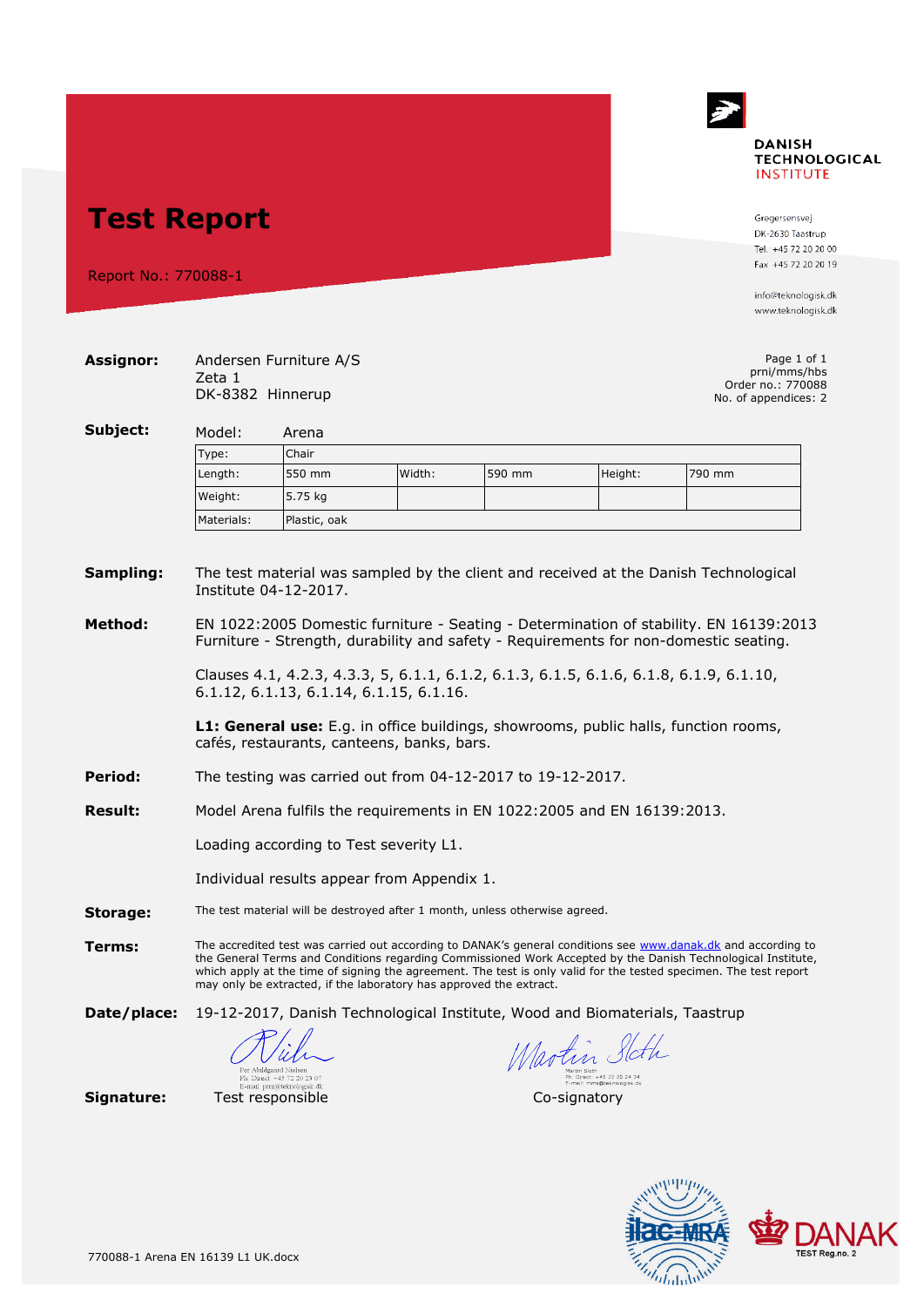| Order no.: | 770088-1     |
|------------|--------------|
| Appendix:  |              |
| Page:      | 1 of 1       |
| Initials:  | prni/mms/hbs |
|            |              |

## **Test of Model: Arena**

## **Loading according to Test severity L1.**

| <b>Test</b>                                                             | <b>Test Method</b>      | <b>Cycles</b>    | Load                           | <b>Result</b> |
|-------------------------------------------------------------------------|-------------------------|------------------|--------------------------------|---------------|
| 4.1 General                                                             | EN 16139, 4.1           |                  |                                | Passed        |
| 4.2.2 Shear and squeeze points under<br>influence of powered mechanisms | EN 16139, 4.2.2         |                  |                                | N/A           |
| 4.2.3 Shear and squeeze points during use                               | EN 16139, 4.2.3         |                  |                                | Passed        |
| 4.3.2 Swivelling chairs                                                 | EN 1022                 |                  |                                | N/A           |
| 4.3.3 Non swivelling chairs                                             | EN 1022                 |                  |                                | Passed        |
| 4.4 Rolling resistance of the unloaded<br>chair                         | EN 16139, 4.4           |                  |                                | N/A           |
| 5 Strength and durability requirements                                  | EN 16139, 5             |                  |                                | Passed        |
| 6.1.1 Seat static load and back static load<br>test                     | EN 1728:2012, 6.4       | 10<br>10         | Seat: 1600 N<br>Back: 560 N    | Passed        |
| 6.1.2 Seat front edge static load                                       | EN 1728:2012, 6.5       | 10               | Seat: 1300 N                   | Passed        |
| 6.1.3 Vertical load on back rests                                       | EN 1728:2012, 6.6       | 10               | Back: 600 N<br>Seat: 1300 N    | Passed        |
| 6.1.4 Foot rest static load test                                        | EN 1728:2012, 6.8       |                  |                                | N/A           |
| 6.1.4 Leg rest static load test                                         | EN 1728:2012, 6.9       |                  |                                | N/A           |
| 6.1.5 Arm rest sideways static load test                                | EN 1728:2012,<br>6.10   | 10               | 400 N                          | Passed        |
| 6.1.6 Arm rest downwards static load test                               | EN 1728:2012,<br>6.11   | 5                | 750 N                          | Passed        |
| 6.1.7 Vertical upwards static load on arm<br>rests                      | EN 1728:2012,<br>6.13   |                  |                                | N/A           |
| 6.1.8 Combined seat and back durability<br>test                         | EN 1728:2012,<br>6.17   | 100000<br>100000 | Seat: 1000 N<br>Back: 300 N    | Passed        |
| 6.1.9 Seat front edge durability test                                   | EN 1728:2012,<br>6.18   | 50000            | 800 N                          | Passed        |
| 6.1.10 Arm rest durability test                                         | EN 1728:2012,<br>6.20   | 30000            | 400 N                          | Passed        |
| 6.1.11 Foot rest durability test                                        | EN 1728:2012,<br>6.21   |                  |                                | N/A           |
| 6.1.12 Leg forward static load test                                     | EN 1728:2012,<br>6.15   | 10               | Edge: 500 N)<br>(Seat: 1000 N) | Passed        |
| 6.1.13 Legs sideways static load test                                   | EN 1728:2012,<br>6.16   | 10               | Edge: 400 N)<br>(Seat: 1000 N) | Passed        |
| 6.1.14 Seat impact test                                                 | EN 1728:2012,<br>6.24   | 10               | 240 mm                         | Passed        |
| 6.1.15 Back impact test                                                 | EN 1728:2012,<br>6.25   | 10               | 210 mm / 38°                   | Passed        |
| 6.1.16 Arm Impact Test                                                  | EN 1728:2012,<br>6.26   | 10               | 210 mm / 38°                   | Passed        |
| 6.1.17 Drop test (multiple seating)                                     | EN 1728:2012,<br>6.27.1 |                  |                                | N/A           |
| 6.1.18 Auxiliary writing surface static load<br>test                    | EN 1728:2012,<br>6.14   |                  |                                | N/A           |
| 6.1.19 Auxiliary writing surface durability<br>test                     | EN 1728:2012,<br>6.22   |                  |                                | N/A           |
| 7 Information for use                                                   | EN 16139, 7             |                  |                                | N/A           |